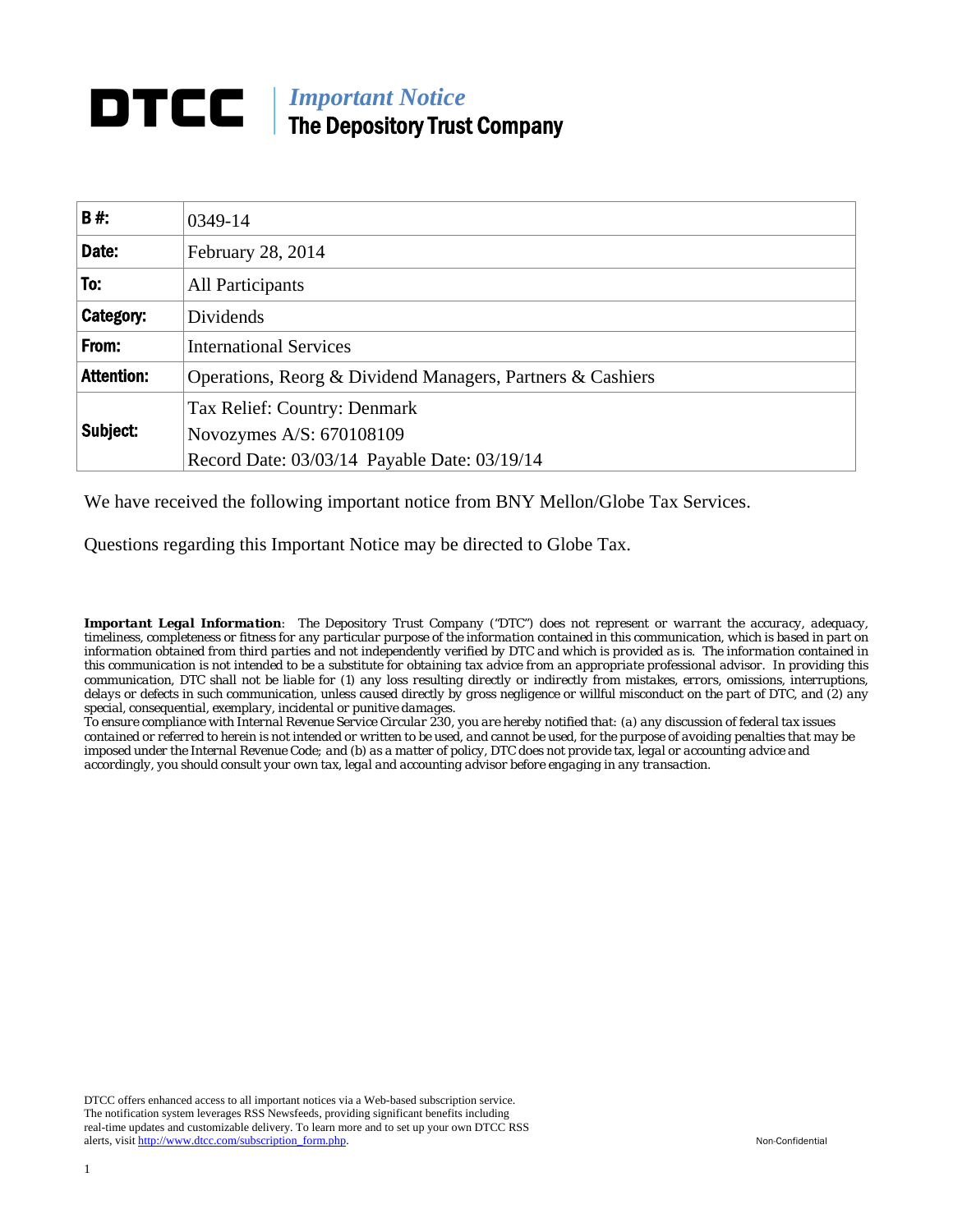

**NOVOZYMES A/S** has announced a cash dividend in respect to fiscal year 2013. As one of the Depositaries for the company's American Depositary Share ("DS") program, BNY Mellon is distributing an Important Notice.

On Depositary Share Pay Date, all holders will receive this dividend net of the full Danish statutory withholding tax of 27% with the possibility to reclaim as outlined in the below Eligibility Matrix:

| PIVIPENP EVENT PETAIEV                                               |                    |
|----------------------------------------------------------------------|--------------------|
| COUNTRY OF ISSUANCE                                                  | <b>DENMARK</b>     |
| <b>ISSUE</b>                                                         | NOVOZYMES A/S      |
| CUSIP#                                                               | 670108109          |
| <b>DEPOSITARY</b>                                                    | <b>UNSPONSORED</b> |
| <b>DEPOSITARY SHARE</b><br>RECORD DATE                               | MARCH 03, 2014     |
| DEPOSITARY SHARE PAY<br>DATE                                         | MARCH 19, 2014     |
| <b>DEPOSITARY SHARE</b><br><b>GROSS DIVIDEND RATE</b><br>ON PAY DATE | TBD                |
| ORD GROSS DIVIDEND<br>RATE ON PAY DATE                               | <b>DKK 2.5</b>     |
| <b>RATIO</b>                                                         | 1 ORD : 1 DS       |
| STATUTORY WHT RATE                                                   | 27%                |

**DIVIDEND EVENT DETAILS** 

# **CHARGES & DEADLINES**

| <b>FILING</b><br><b>METHOD</b> | <b>PAYMENT</b><br><b>METHOD</b> | <b>TAX RELIEF FEE</b>                         | <b>MINIMUM FEE PER</b><br><b>BENEFICIAL</b><br><b>OWNER</b> | <b>FINAL SUBMISSION</b><br><b>DEADLINE</b><br>(ALL TIMES EST) |
|--------------------------------|---------------------------------|-----------------------------------------------|-------------------------------------------------------------|---------------------------------------------------------------|
| <b>QUICK</b><br><b>REFUND</b>  | <b>CHECK</b>                    | Up to \$0.0075 per<br>Depositary Share ("DS") | \$25                                                        | APRIL 4, 2014<br>(8PM)                                        |
| <b>LONG FORM</b>               | <b>CHECK</b>                    | Up to \$0.0075 per<br>Depositary Share ("DS") | \$25                                                        | FEBRUARY 03, 2019<br>(8PM)                                    |

### **LONG FORM ELIGIBILITY MATRIX**

| <b>RATE DESCRIPTION</b>                  | <b>RECLAIM</b><br><b>RATE</b> | <b>ELIGIBLE RESIDENTS</b>                                                                                               | <b>DOCUMENTATION REQUIRED</b>                                                                                                                                                          |
|------------------------------------------|-------------------------------|-------------------------------------------------------------------------------------------------------------------------|----------------------------------------------------------------------------------------------------------------------------------------------------------------------------------------|
| <b>FAVORABLE-20%</b><br><b>LONG FORM</b> | 7%                            | EGYPT, INDONESIA. TURKEY                                                                                                | <b>COVER LETTER</b><br>$\mathbf{1}$<br>CERTIFICATE OF RESIDENCY<br>2 <sup>1</sup><br><b>CLAIM TO RELIEF FROM</b><br>3 <sup>1</sup><br>DANISH DIVIDEND TAX<br>4. CERTIFICATE OF PAYMENT |
| <b>FAVORABLE-18%</b><br><b>LONG FORM</b> | 9%                            | <b>GREECE</b>                                                                                                           | <b>COVER LETTER</b><br>CERTIFICATE OF RESIDENCY<br>2.<br><b>CLAIM TO RELIEF FROM</b><br>3.<br>DANISH DIVIDEND TAX<br>4. CERTIFICATE OF PAYMENT                                         |
| <b>FAVORABLE-15%</b><br><b>LONG FORM</b> | 12%                           | US INDIVIDUALS<br>US CORPORATIONS<br>$\bullet$<br>US OTHER ENTITIES (S-<br>CORP, PARTNERSHIP,<br>TRUST OR ESTATE, ETC.) | <b>COVER LETTER</b><br>IRS FORM 6166<br>2.<br>3 <sub>1</sub><br>FORM 06,008<br><b>CERTIFICATE OF PAYMENT</b><br>4 <sup>1</sup>                                                         |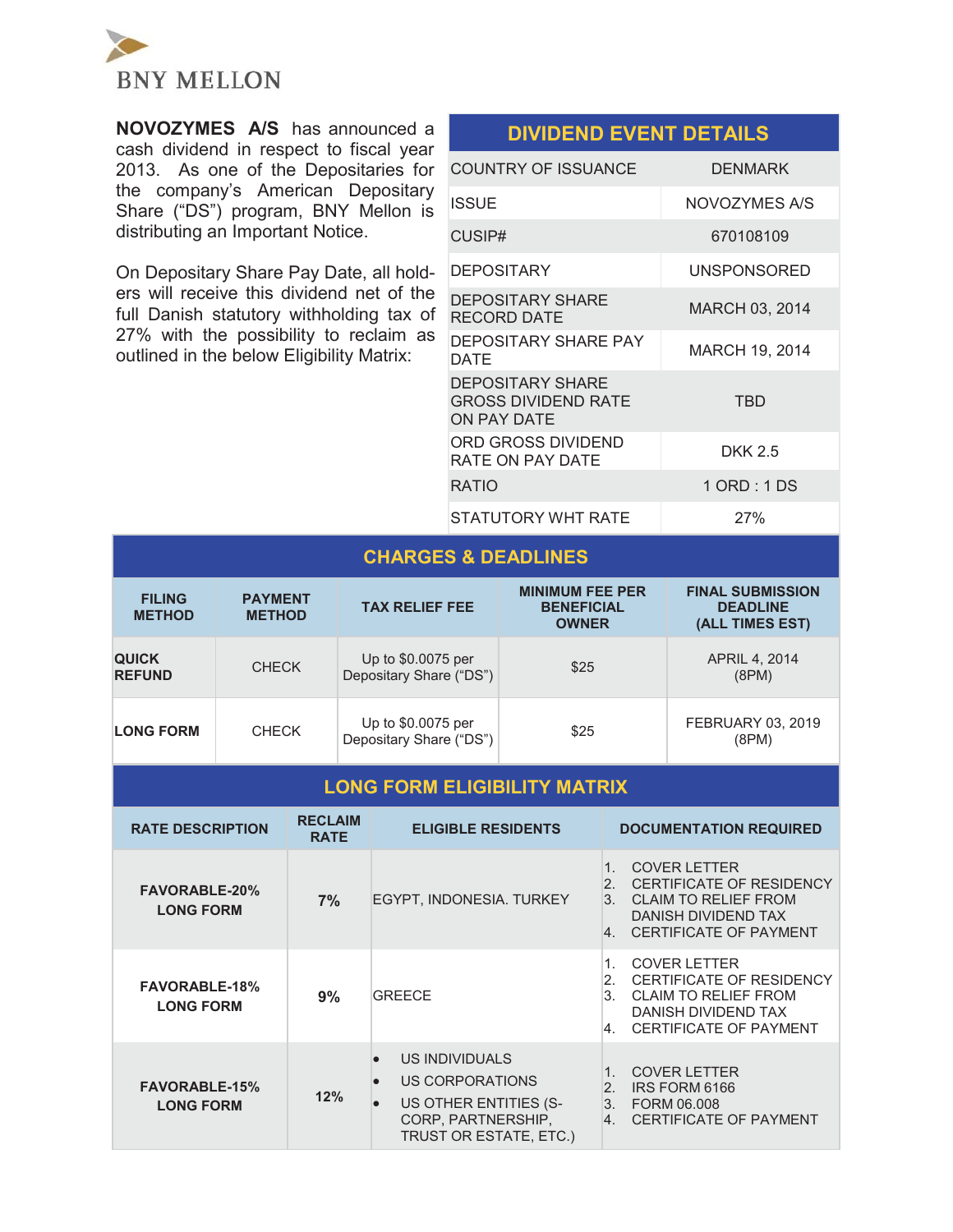| <b>LONG FORM ELIGIBILITY MATRIX</b>      |                               |                                                                                                                                                                                                                                                                                                                                   |                                                                                                                                                                  |  |  |
|------------------------------------------|-------------------------------|-----------------------------------------------------------------------------------------------------------------------------------------------------------------------------------------------------------------------------------------------------------------------------------------------------------------------------------|------------------------------------------------------------------------------------------------------------------------------------------------------------------|--|--|
| <b>RATE DESCRIPTION</b>                  | <b>RECLAIM</b><br><b>RATE</b> | <b>ELIGIBLE RESIDENTS</b>                                                                                                                                                                                                                                                                                                         | <b>DOCUMENTATION REQUIRED</b>                                                                                                                                    |  |  |
| <b>FAVORABLE-15%</b><br><b>LONG FORM</b> | 12%                           | ARGENTINA, AUSTRALIA, AUS-<br>TRIA, BELARUS, BELGIUM, BUL-<br>GARIA, CANADA, CZECH REPUB-<br>LIC, FINLAND, GERMANY, HUN-<br>GARY, IRELAND, ITALY, JAPAN,<br>LATVIA, LUXEMBOURG. MEXICO, 3.<br>NETHERLANDS, NORWAY, POR-<br>TUGAL, ROMANIA, SLOVAK RE-<br>PUBLIC, SOUTH AFRICA, SOUTH<br>KOREA, SWEDEN, UKRAINE,<br>UNITED KINGDOM | <b>COVER LETTER</b><br>1.<br>CERTIFICATE OF RESIDENCY<br>2.<br><b>CLAIM TO RELIEF FROM</b><br>DANISH DIVIDEND TAX<br><b>CERTIFICATE OF PAYMENT</b><br>4.         |  |  |
| <b>FAVORABLE-10%</b><br><b>LONG FORM</b> | 17%                           | CHINA, CROATIA, GEORGIA,<br>RUSSIA, TAIWAN, THAILAND                                                                                                                                                                                                                                                                              | <b>COVER LETTER</b><br>1.<br>2. CERTIFICATE OF RESIDENCY<br>3. CLAIM TO RELIEF FROM<br>DANISH DIVIDEND TAX<br>4. CERTIFICATE OF PAYMENT                          |  |  |
| EXEMPT-0%<br><b>LONG FORM</b>            | 27%                           | <b>SWITZERLAND</b><br>$\bullet$<br><b>CANADIAN PENSIONS</b>                                                                                                                                                                                                                                                                       | <b>COVER LETTER</b><br>1.<br>2.<br>CERTIFICATE OF RESIDENCY<br>3 <sub>1</sub><br><b>CLAIM TO RELIEF FROM</b><br>DANISH DIVIDEND TAX<br>4. CERTIFICATE OF PAYMENT |  |  |
| EXEMPT-0%<br><b>LONG FORM</b>            | 27%                           | <b>US PENSIONS</b><br>SECTIONS 401(a), 501(a)                                                                                                                                                                                                                                                                                     | 1. COVER LETTER<br>2. IRS FORM 6166<br>3. FORM 06,008<br>4.<br>CERTIFICATE OF PAYMENT<br>5. POWER OF ATTORNEY<br><b>CLAIM OF TREATY BENEFITS</b><br>6.           |  |  |

# **NOTE ON CLAIMING FOR US PENSION ENTITIES**

**U.S. Pension funds and other entities providing similar benefits to employees. Including self-employed individuals, are entitled to receive the dividend free of Danish withholding tax provided that such dividends are not derived from the carrying on of a business in Denmark by the pension fund or through an associated enterprise. The Pensions fund must also be tax exempt in the United States.** 

**U.S. Pension funds must meet the Limitation of Benefits requirement for pensions as outlined in Article 22 paragraph 2 subparagraph e of the U.S.—Denmark Protocol ratified by the U.S. Senate on November 16, 2007, which defines a pension as:** 

**a legal person, whether or not exempt from tax, organized under the laws of a Contracting State, to provide a pension or other similar benefits to employees (including self-employed individuals), pursuant to a plan, provided that more than 50% of the person's beneficial members, or participants are individuals resident in either Contracting State.**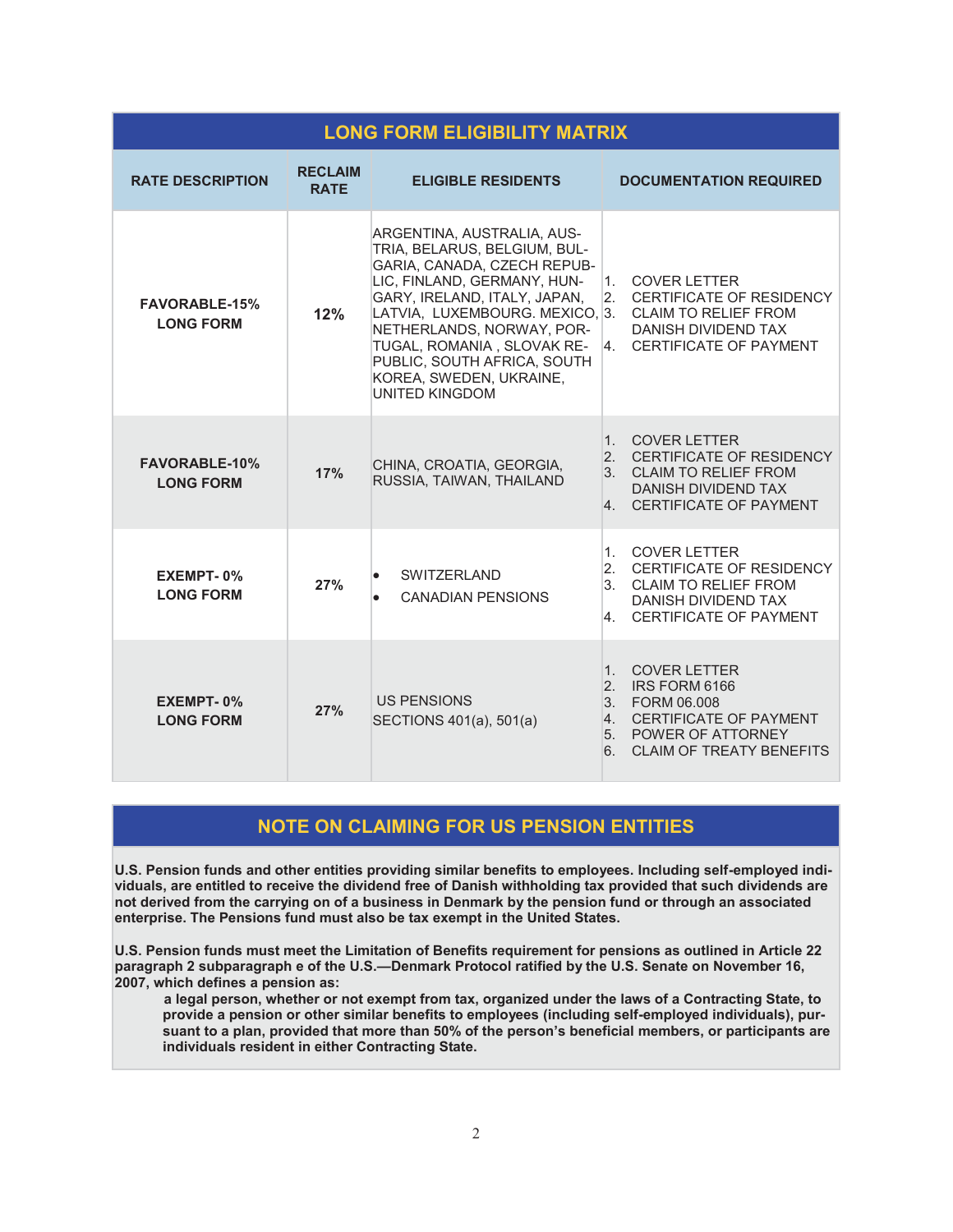| DESCRIPTION OF VARIOUS DOCUMENTATION                                |                                                                                                                                                                                                                                                                                         |                                         |                                  |                                          |  |  |
|---------------------------------------------------------------------|-----------------------------------------------------------------------------------------------------------------------------------------------------------------------------------------------------------------------------------------------------------------------------------------|-----------------------------------------|----------------------------------|------------------------------------------|--|--|
| <b>DOCUMENT NAME</b>                                                |                                                                                                                                                                                                                                                                                         | <b>DESCRIPTION</b>                      | <b>ORIGINAL /</b><br><b>COPY</b> | <b>SIGNATURE REQUIRE-</b><br><b>MENT</b> |  |  |
| <b>IRS FORM 6166</b>                                                | <b>ISSUED BY THE INTERNAL REVENUE SER-</b><br>VICE, STATING THE NAME AND TAX PAYER<br><b>IDENTIFICATION NUMBER OF THE BENEFI-</b><br>CIAL OWNER. IT MUST BE DATED WITHIN 5<br>YEARS OF DIVIDEND EVENT.                                                                                  |                                         | <b>COPY</b>                      | <b>IRS</b><br><b>REPRESENTATIVE</b>      |  |  |
| <b>COVER LETTER</b><br>(EXHIBIT A)                                  | LISTING OF BENEFICIAL OWNERS NAMES,<br>ADDRESSES, TIN, NUMBER OF SHARES AND<br>PERCENT RECLAIM.                                                                                                                                                                                         |                                         | <b>ORIGINAL</b>                  | <b>DTC PARTICIPANT</b>                   |  |  |
| <b>CLAIM TO RELIEF</b><br><b>FROM DANISH</b><br><b>DIVIDEND TAX</b> | DANISH TAX FORM REQUIRED FOR ALL LONG<br>FORM CLAIMS. THERE ARE SEVERAL VER-<br>SIONS OF THIS FORM SPECIFIC TO EACH<br>COUNTRY. THIS FORM MUST BE CERTIFIED<br>BY THE BENEFICIAL OWNER'S LOCAL TAX<br>OFFICE. PLEASE CONTACT BNY MELLON /<br><b>GLOBETAX FOR CLAIM APPLICABLE FORM.</b> |                                         | <b>ORIGINAL</b>                  | <b>DTC PARTICIPANT</b>                   |  |  |
| <b>CERTIFICATE OF</b><br><b>PAYMENT (EXHIBIT B)</b>                 | REQUIRED FOR ALL LONG FORM CLAIMS.<br>MUST BE SUBMITTED ON DTC PARTICIPANT<br>LETTERHEAD.                                                                                                                                                                                               |                                         | ORIGINAL                         | <b>DTC PARTICIPANT</b>                   |  |  |
| (EXHIBIT C)                                                         | SIGNED BY DTC PARTICIPANT CONFIRMING<br>POWER OF ATTORNEY THAT THEY HAVE THE AUTHORITY TO FILE A<br>CLAIM ON BEHALF OF THEIR CLIENT. MUST BE<br>ON DTC PARTICIPANT LETTERHEAD.                                                                                                          |                                         | <b>ORIGINAL</b>                  | <b>BENEFICIAL</b><br><b>OWNER</b>        |  |  |
| <b>CLAIM OF TAX TREATY</b><br><b>BENEFITS</b><br>(EXHIBIT D)        | ONLY FOR U.S. PENSIONS CLAIMING THE<br>FULL 27% REFUND.                                                                                                                                                                                                                                 |                                         | ORIGINAL                         | <b>DTC PARTICIPANT</b>                   |  |  |
|                                                                     |                                                                                                                                                                                                                                                                                         | <b>CONTACT DETAILS</b>                  |                                  |                                          |  |  |
| PRIMARY CONTACT                                                     |                                                                                                                                                                                                                                                                                         | <b>CANDICE MEDENICA</b>                 |                                  |                                          |  |  |
| DOMESTIC PHONE (U.S.)                                               |                                                                                                                                                                                                                                                                                         | 1-800-915-3536                          |                                  |                                          |  |  |
| DOMESTIC FAX (U.S.)                                                 |                                                                                                                                                                                                                                                                                         | 1-800-985-3536                          |                                  |                                          |  |  |
| <b>INTERNATIONAL PHONE</b>                                          |                                                                                                                                                                                                                                                                                         | 1-212-747-9100                          |                                  |                                          |  |  |
| <b>INTERNATIONAL FAX</b>                                            |                                                                                                                                                                                                                                                                                         | 1-212-747-0029                          |                                  |                                          |  |  |
| <b>EMAIL ADDRESS</b>                                                |                                                                                                                                                                                                                                                                                         | CANDICE MEDENICA@GLOBETAX.COM           |                                  |                                          |  |  |
| <b>COMPANY</b>                                                      |                                                                                                                                                                                                                                                                                         | BNY MELLON IN C/O GLOBETAX              |                                  |                                          |  |  |
| <b>STREET ADDRESS</b>                                               |                                                                                                                                                                                                                                                                                         | 90 BROAD STREET, 16 <sup>TH</sup> FLOOR |                                  |                                          |  |  |
| CITY/STATE/ZIP                                                      |                                                                                                                                                                                                                                                                                         | NEW YORK, NY 10004                      |                                  |                                          |  |  |
| <b>ADDITIONAL CONTACTS</b>                                          |                                                                                                                                                                                                                                                                                         |                                         | <b>JENNY LIN</b>                 |                                          |  |  |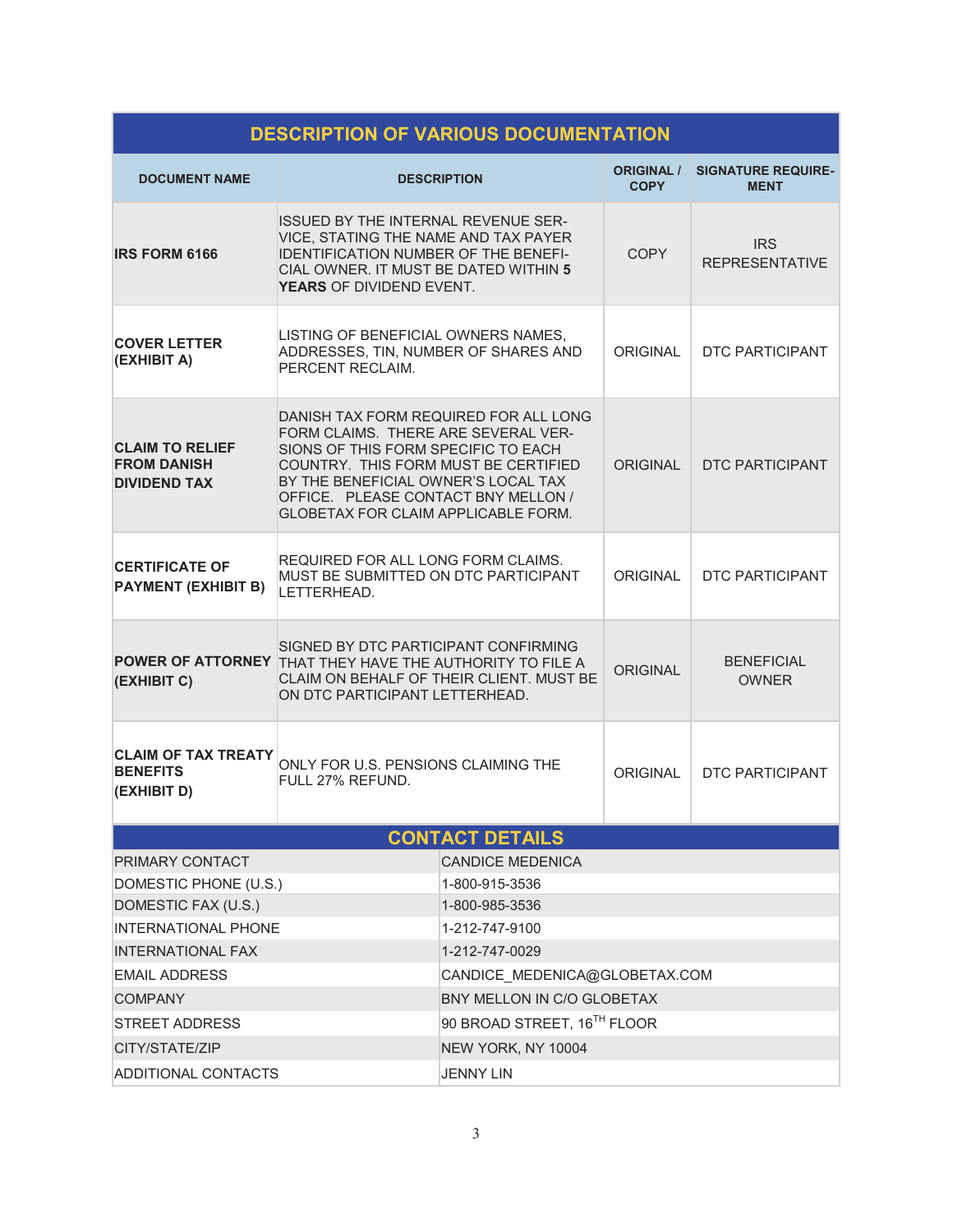|                                                                                                                    | <b>FREQUENTLY ASKED QUESTIONS</b>                                                                                                                                                                                                                                                                                                                                                                                                                                                                                                                                        |  |  |  |
|--------------------------------------------------------------------------------------------------------------------|--------------------------------------------------------------------------------------------------------------------------------------------------------------------------------------------------------------------------------------------------------------------------------------------------------------------------------------------------------------------------------------------------------------------------------------------------------------------------------------------------------------------------------------------------------------------------|--|--|--|
| <b>QUESTION</b>                                                                                                    | <b>ANSWER</b>                                                                                                                                                                                                                                                                                                                                                                                                                                                                                                                                                            |  |  |  |
| IS THE PROCESS FOR TAX RELIEF OF-<br>FERED BY BNY MELLON AN OPTIONAL<br>PROCESS?                                   | YES, THIS IS A DISCRETIONARY, OPTIONAL SERVICE, HOWEVER,<br>IN THE DANISH MARKET; THE CUSTODIANS WILL NOT ACCEPT<br>CLAIMS FROM ANYONE EXCEPT THE DEPOSITARY (BNY<br>MELLON) IN ORDER TO ENSURE VALIDATION OF THE RECORD<br>DATE POSITIONS CLAIMED.                                                                                                                                                                                                                                                                                                                      |  |  |  |
| IS THIS LONG FORM PROCESS FREE<br>OF CHARGE?                                                                       | NO. THIS TAX RECLAIM ASSISTANCE SERVICE IS WHOLLY VOL-<br>UNTARY AND DISCRETIONARY AND OUTSIDE THE TERMS AND<br>CONDITIONS OF ANY APPLICABLE DEPOSIT AGREEMENT. FEES<br>WILL BE CHARGED FOR THIS ASSISTANCE SERVICE OF UP TO<br>\$0.0075 PER DS FOR STANDARD LONG FORM RECLAIMS WITH A<br>MINIMUM OF \$25.00. RECLAIMS RECEIVED POST DEADLINE CAN-<br>NOT BE ASSURED AND MAY BE SUBJECT TO A PER BENEFICIARY<br>FEE AS WELL AS OTHER CHARGES, FEES OR EXPENSES PAYA-<br>BLE BY OR DUE TO BNY MELLON OR ITS AGENTS, INCLUDING THE<br><b>CUSTODIAN OR TAX AUTHORITIES.</b> |  |  |  |
| IS THERE ANY INSTANCE WHERE A US<br>OR CANADIAN ENTITY WOULD NOT BE<br>ELIGIBLE TO FILE A LONG FORM RE-<br>CI AIM? | YES. IF THEY CARRY ON BUSINESS THROUGH A PERMANENT<br>ESTABLISHMENT IN DENMARK OR IF THEY PERFORM PERSONAL<br>SERVICES FROM A FIXED BASE SITUATED IN DENMARK AND THE<br>DIVIDENDS ARE ATTRIBUTABLE TO SUCH PERMANENT ESTAB-<br>LISHMENT OR FIXED BASE.                                                                                                                                                                                                                                                                                                                   |  |  |  |
| HOW LONG DOES IT TAKE FOR PAY-<br>MENT ON LONG FORM CLAIMS?                                                        | APPROXIMATELY 4 MONTHS.                                                                                                                                                                                                                                                                                                                                                                                                                                                                                                                                                  |  |  |  |
| DOES THE LONG FORM PROCESS<br>HAVE A MINIMUM POSITION REQUIRE-<br>MENT PER BENEFICIAL OWNER?                       | NO, ALL CLAIMS WILL BE PROCESSEED THOUGH THERE IS A<br>MINIMUM FEE OF \$25 PER BENEFICIAL OWNER.                                                                                                                                                                                                                                                                                                                                                                                                                                                                         |  |  |  |
| WHERE CAN A PARTICIPANT FIND THE<br>TAX FORMS FOR NON-US CLAIMS?                                                   | CONTACT CANDICE MEDENICA AT BNY MELLON IN C/O<br>GLOBETAX AT 1-800-876-0932.                                                                                                                                                                                                                                                                                                                                                                                                                                                                                             |  |  |  |

# **DISCLAIMER**

*Warning and Disclaimer:* 

**BNY Mellon will not be responsible for the truth or accuracy of any submissions received by it and, by following the procedures set forth herein or otherwise submitting any information, all submitting holders of DSs, and their agents, shall be agreeing to indemnify and hold harmless BNY Mellon and its agents for any and all losses, liabilities, fees and expenses (including reasonable fees and expenses of counsel) incurred by any of them in connection therewith or arising there from. BNY Mellon and its agents will be relying upon the truth and accuracy of any and all submissions received by them in connection with the tax relief process and shall hold submitting holders of DSs and their agents, liable and responsible for any losses incurred in connection therewith or arising there from. There is no guarantee that the applicable tax authorities or the applicable issuer will accept submissions for relief. Neither BNY Mellon nor its agents shall be responsible or liable to any holders of DSs in connection with any matters related to, arising from, or in connection with the tax relief process described herein.** 

**All tax information contained in this Important Notice is based on a good faith compilation of information obtained and received from multiple sources. The information is subject to change. Actual deadlines frequently vary from the statutory deadlines because of local market conditions and advanced deadlines set by local agents. To mitigate risk it is strongly advised that DTC Participants file their claims as soon as possible as the depositary and/or their agents will not be liable for claims filed less than six months before the specified deadline. In the event that local market rules, whether implemented by a local agent or a Tax Authority, conflict with the information provided in the important notice, either prior to or after publication, the local market rules will prevail.**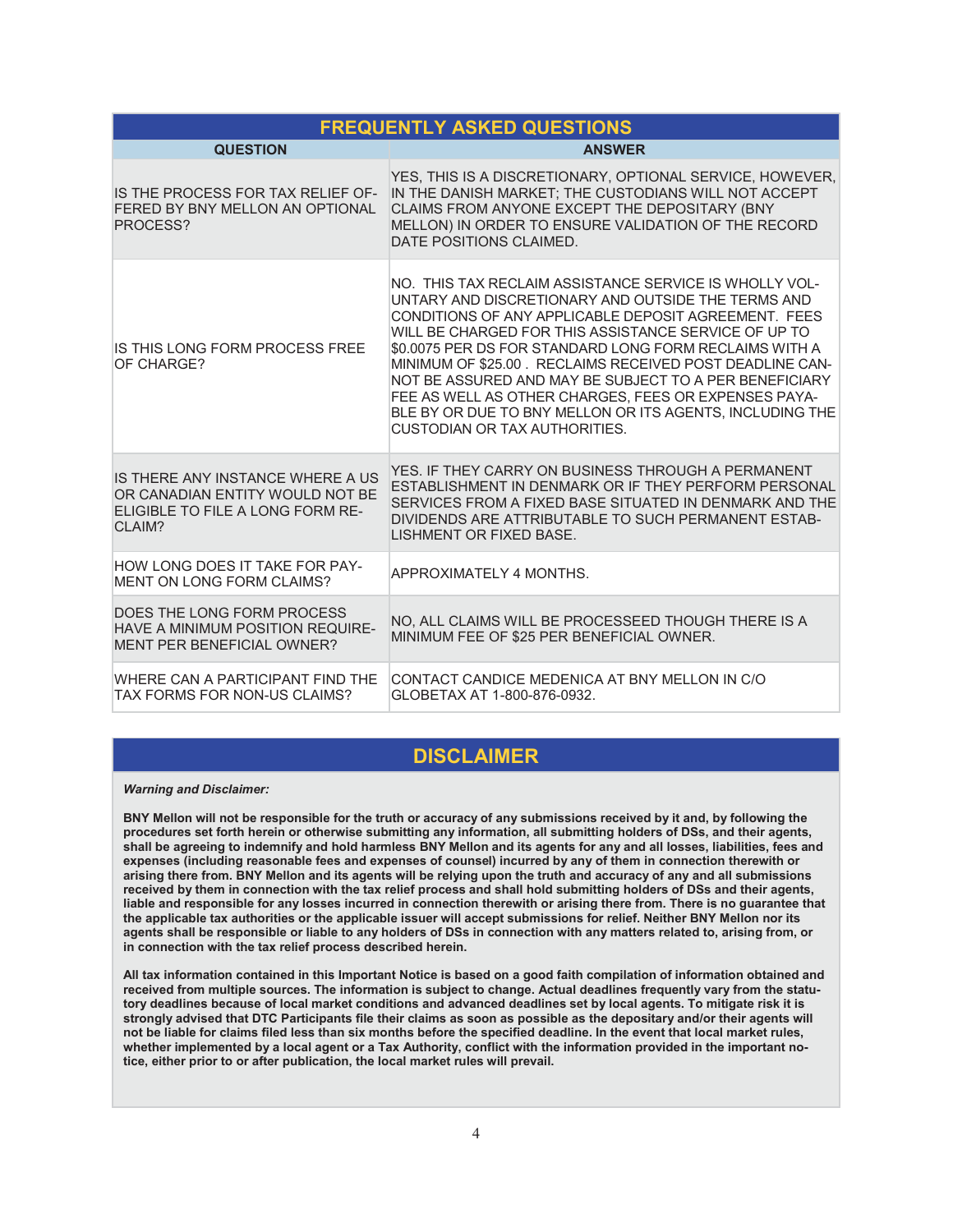#### **EXHIBIT A - FORMAT COVER LETTER THIS DOCUMENT MUST BE PREPARED ON THE DTC PARTICIPANT'S LETTERHEAD**

#### [DATE]

GlobeTax as Agent for BNY Mellon 90 Broad Street,  $16^{th}$  Floor New York, NY 10004-2205 Attn: Danish Tax Reclaims

Enclosed please find tax reclamation documents, which we are submitting on behalf of our clients who wish to avoid excess withholding tax on Danish DSs. We **[NAME OF DTC PARTICIPANT]**, also identified as DTC participant number **[DTC PARTICIPANT NUMBER]**, hereby state that each beneficial owner cited below held the respective amount of shares on the record date of **March 03, 2014** for the security **Novozymes A/S**.

Below is the list of beneficial owners and their holdings, which total **[TOTAL # OF DSs CITED BELOW]** DSs. As required, the forms and a certification of residency document (Form 6166) if applicable, are enclosed for each beneficial owner. **The ratio is 1 Depositary Share to 1 Ordinary share**. The information is as follows:

| <b>Name of Beneficial Owner</b> | Address | <b>Type of Account</b> | Taxpayer I.D. # | # of DSs Held |
|---------------------------------|---------|------------------------|-----------------|---------------|
|---------------------------------|---------|------------------------|-----------------|---------------|

- 1)
- 2)

3) etc. (**NOTE:** For more than 10 Beneficial Owners, provide an excel breakdown of shareholder information)

We ask that BNY Mellon apply to the Danish Tax Authorities for the reduced withholding tax rate on the above beneficial owners' behalf. Please contact the undersigned at **[SIGNATORY'S TELEPHONE NUMBER]** should you have any questions.

#### **Agreements, Representations and Indemnification**

We hereby agree that this tax reclaim assistance service is wholly voluntary and discretionary and outside the terms and conditions of any applicable deposit agreement. We hereby accept and agree to pay the fees of BNY Mellon of up to \$0.0075 per Depositary Share for standard Long Form tax reclaim (with a minimum of \$25.00), and any other charges, fees or expenses payable by or due to BNY Mellon or its agents, including the (respective) custodian, in connection with the tax reclaim process, or to tax authorities or regulators (which fees, charges or expenses may be deducted from the dividend or any other distribution or by billing or otherwise in BNY Mellon's discretion). We hereby agree that any such fees, charges or expenses may be due and payable whether or not a successful reduction in rate or reclamation is obtained. We hereby agree that fees paid to BNY Mellon may be shared with its Agents.

We hereby agree that in addition to statutory and documentation requirements and the deduction of fees, tax reclaim benefits will be subject to review and approval by the applicable custodian and the applicable tax regulators, and that BNY Mellon is not providing any legal, tax, accounting or other professional advice on these matters and has expressly disclaimed any liability whatsoever for any loss howsoever arising from or in reliance hereto.

We certify that to the best of our knowledge that each of the beneficial owners identified above are eligible for the preferential rates as stated herein and we declare that we have performed all the necessary due diligence to satisfy ourselves as to the accuracy of the information submitted to us by these beneficial owners.

We will be fully liable for any and all claims, penalties and / or interest, including without limitation, any foreign exchange fluctuations associated therewith. BNY Mellon shall not be liable for the failure to secure any refund. In consideration of the assistance of BNY Mellon and the custodian in processing such claims, we expressly agree that BNY Mellon and its agents or affiliates shall not have any liability for, and we shall indemnify, defend and hold each of BNY Mellon and its agents and affiliates harmless from and against, any and all loss, liability, damage, judgment, settlement, fine, penalty, demand, claim, cost or expense (including without limitation fees and expenses of defending itself or enforcing this agreement) arising out of or in connection herewith.

| Certified By          |                               |              |
|-----------------------|-------------------------------|--------------|
| Authorized Signature: | <b>NAME</b>                   | <b>DATE</b>  |
|                       | <b>TITLE</b>                  | <b>PHONE</b> |
|                       | <b>DTC PARTICIPANT NUMBER</b> |              |
| PAYMENT ADDRESS:      |                               |              |
|                       |                               |              |

 $\mathcal{L}_\text{max}$  and  $\mathcal{L}_\text{max}$  and  $\mathcal{L}_\text{max}$  and  $\mathcal{L}_\text{max}$  and  $\mathcal{L}_\text{max}$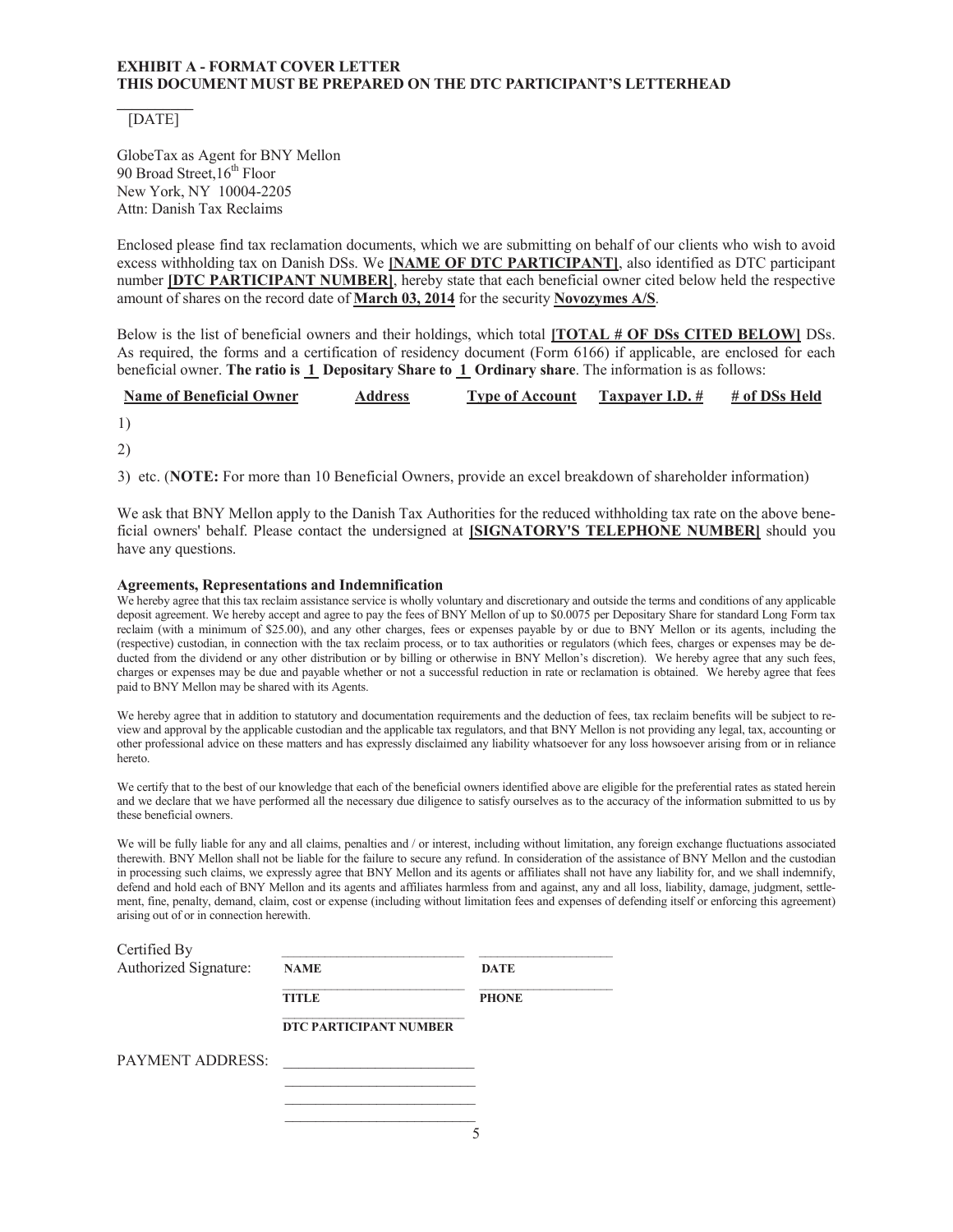#### **EXHIBIT B – CERTIFICATION OF PAYMENT REQUIRED FOR DANISH TAX RECLAIM FILINGS THIS DOCUMENT MUST BE PREPARED ON THE DTC PARTICIPANT'S LETTERHEAD ------------------------------------------------------------------------------------------------------------------------------------**

# **CERTIFICATION OF PAYMENT**

We hereby confirm that: **<Beneficial Owner Name> <B/O Address#1> <B/O Address#2>** 

Was a recipient of a coupon, payable on **March 04, 2014** on a position of:

**<Share Amount>** shares of **NOVOZYMES A/S**  with the gross dividend rate of **DKK 2.5** 

the payment was distributed as follows:

gross dividend DKK<Gross Dividend> less: 27% withholding tax DKK**<27% of Gross>**  Net dividend DKK<73% of Gross>

| Certified By                |      |
|-----------------------------|------|
| <b>Authorized Signature</b> | Date |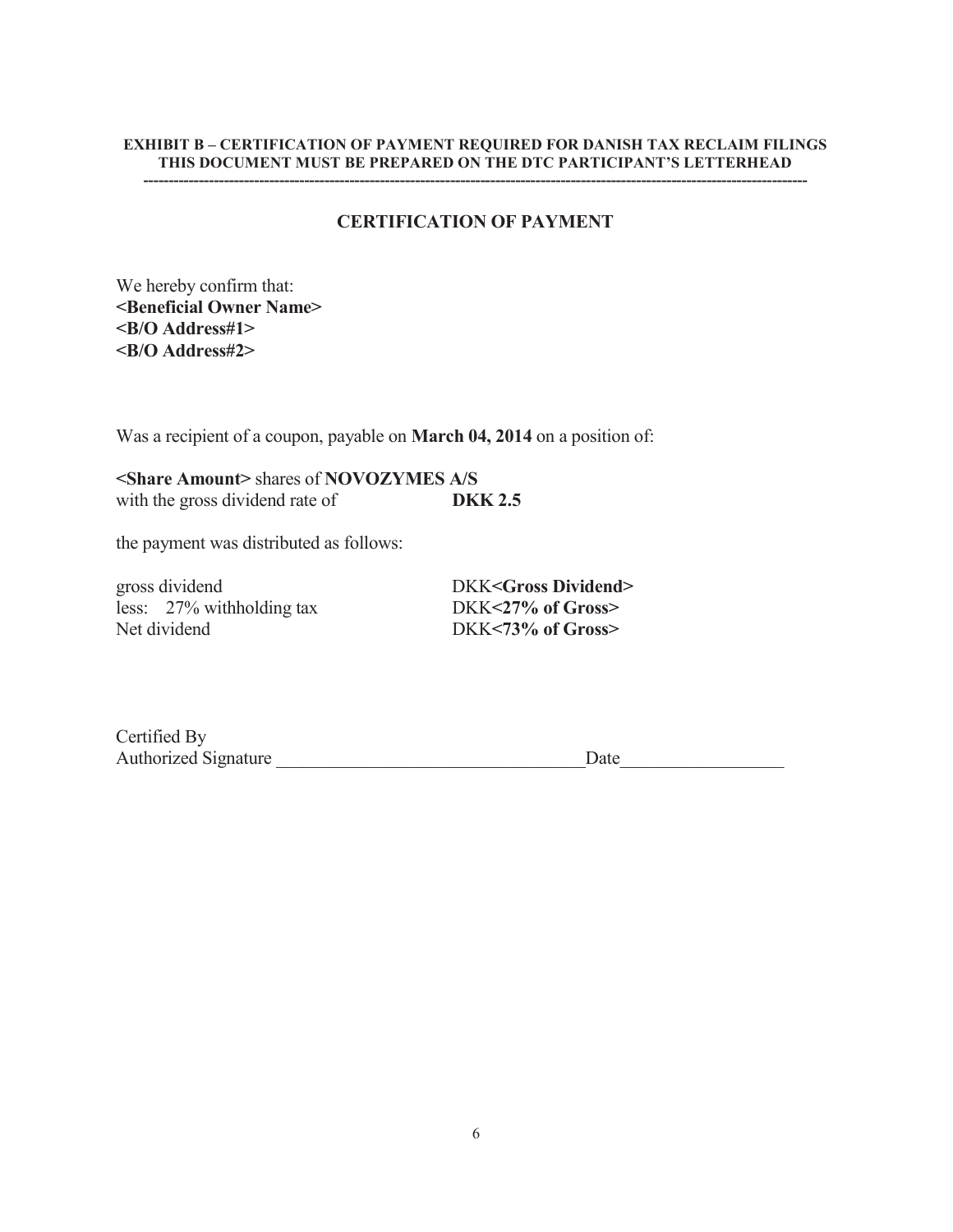#### **EXHIBIT C – LIMITED POWER OF ATTORNEY REQUIRED FOR DANISH TAX RECLAIM FILINGS THIS DOCUMENT MUST BE PREPARED ON THE DTC PARTICIPANT'S LETTERHEAD**

**------------------------------------------------------------------------------------------------------------------------------—-** 

## **LIMITED POWER OF ATTORNEY**

The undersigned hereby makes, constitutes and appoints GlobeTax Services Incorporated, a New York corporation having its principal place of business at 90 Broad Street, New York, NY 10004-2205, U.S.A. as its true and lawful attorney-in-fact and agent, to sign and file with applicable authorities any and all applications, requests, or claims for refund, reduction, repayment, and credit of, or exemption or relief from, any withholding or similar taxes in any jurisdiction, to obtain any documents or other information required for that purpose, and to receive and distribute funds received in connection therewith.

IN WITNESS WHEREOF, we have caused this Limited Power of Attorney to be executed by our duly authorized representative this  $\qquad \qquad \text{day of } \qquad \qquad$ 

For **[NAME OF GRANTOR]** With an address at **[ADDRESS OF GRANTOR]**

| Signature: |  |
|------------|--|
| Name:      |  |
| Title:     |  |

| STATE OF  |     |
|-----------|-----|
|           | SS. |
| COUNTY OF |     |

\_\_\_\_\_\_\_\_\_\_\_\_\_\_\_\_\_\_\_\_\_\_\_\_\_\_\_\_\_\_\_\_\_\_\_\_\_

I, a notary public of the aforesaid state and county, do hereby certify that the foregoing was signed before me by the above named person who holds the specified title.

Witness my hand and notarial seal this \_\_\_\_\_ day of \_\_\_\_\_\_\_\_\_, \_\_\_\_\_\_.

Notary Public

NOTARY SEAL